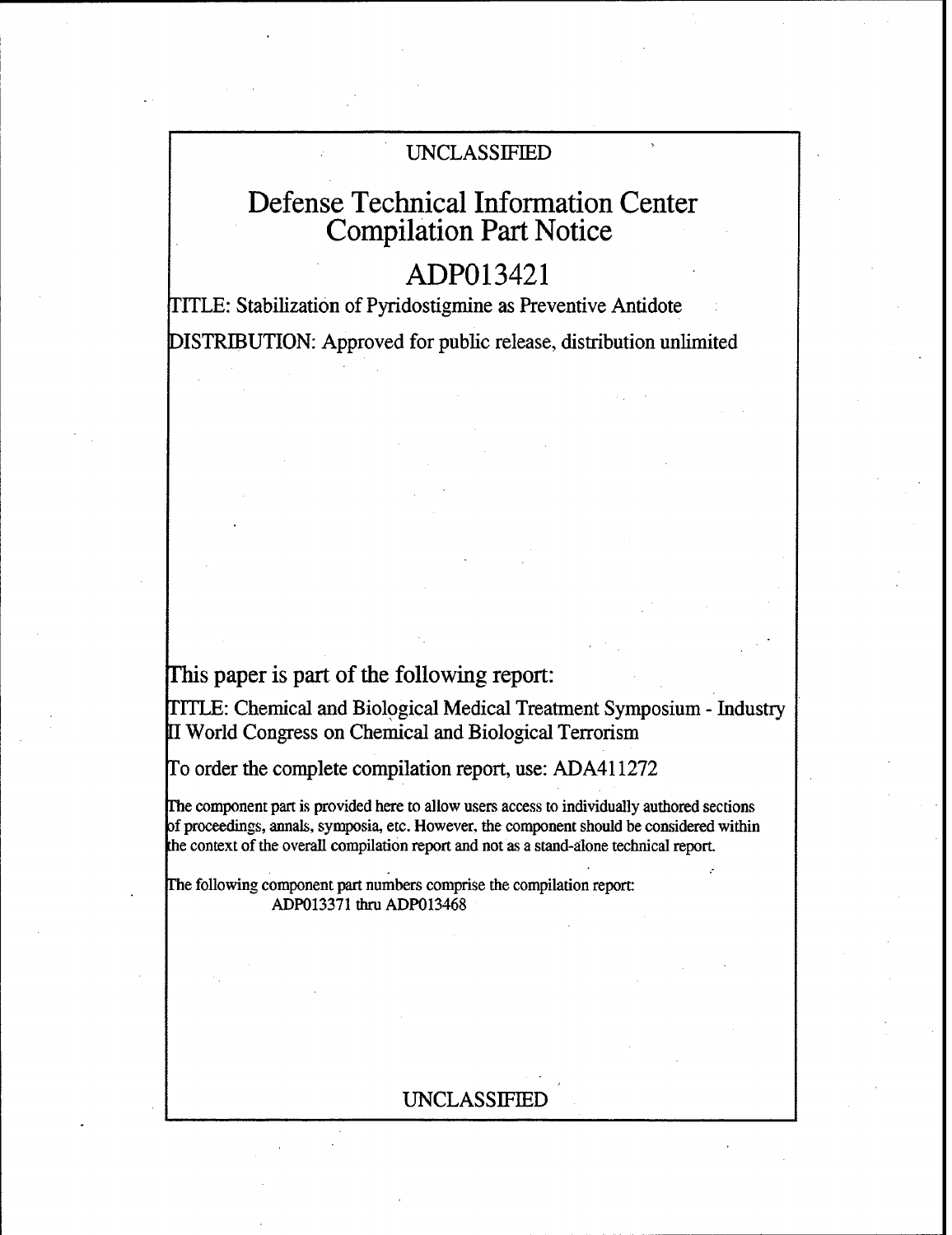#### **51. STABILIZATION** OF PYRIDOSTIGMINE **AS** PREVENTIVE **ANTIDOTE**

D.S. Miron<sup>1</sup>, C. Mircioiu<sup>1,2</sup>, M. Ionescu<sup>2</sup>, I. Mircioiu<sup>1</sup> 'University of Medicine & Pharmacy "Carol Davila", Faculty of Pharmacy, str. Traian Vuia 6, Bucharest, Romania <sup>2</sup> Army Center for Medical Research, Bucharest, Romania

### **INTRODUCTION**

Pyridostigmine (3-hydroxy-l-methylpyridinium bromide dimethylcarbamate) facilitates the transmission of impulses across the myoneural junction by inhibiting the destruction of acetylcholine by cholinesterase. In current therapy pyridostigmine tablets are useful in the treatment of myasthenia gravis being put on the market by Roche with the name Mestinon). In the form of manganese bromide salt, Arzneimittelwerk Dresden produced pyridostigmine with the name Kalymin 60. As a preventive antidote, pyridostigmine was produced by DuPhar.

Design of oral antidotes based on pyridostigmine meet some scientific and logistic real challenges. The logistics challenge is common to almost all antidotes – scarce utilization in therapy, high cost and as a consequence, low interest it concerns its developing by the pharmaceutical companies.

Another problem is not associated to all antidotes but is clearly the common disadvantage of all decorporators and to all antidotes utilizable in chemical intoxication with organophosphorus compounds. Following their ionic character these compounds have a poor absorption, low permeability inside biological cell and a rapid elimination, in other words a very unfavorable pharmacokinetics.

But pyridostigmine does not have only "common" problems of antidotes. A supplementary, "distinguished" characteristic is the very high hygroscopicity of pyridostigmine, with associated problems it concerns technological process and stability in "field of battle" conditions. Our research program was oriented in the following directions:

- **+** choice of excipients and working parameters in order to assure reproducible technology and stable antidotes, elaboration of an in vitro release test discriminatory it concerns the release profiles; study of the interfacial transfer as an in vitro model for the transmembrane transfer of pyridostigmine paired with organic anions
- development of a bioanalytical method for separation of pyridostigmine from plasma and chromatographic determination study of the pharmacokinetics in healthy volunteers and correlation of the results with in vitro data.

This paper presents *mainly the pharmaceutical technology* aspects and their influence on the biopharmaceutical properties of resulted tablets.

#### **METHODS**

*Pharmaceutical formulas for tableting*

Different formulas were compared, which relate to tabletting technology properties:

formula I: pyridostigmine 11.11%, bentonite 88.89%;

formula II : pyridostigmine 5.55%, bentonite 44.45%, amidon 50%;

formula III : pyridostigmine 5.41%, bentonite 43.36%, amidon 48.78% and magnesium stearate 2.44%.

*In vitro dissolution tests*

apparatus 2 (paddle), method : USP XXIV, volume : 900 ml,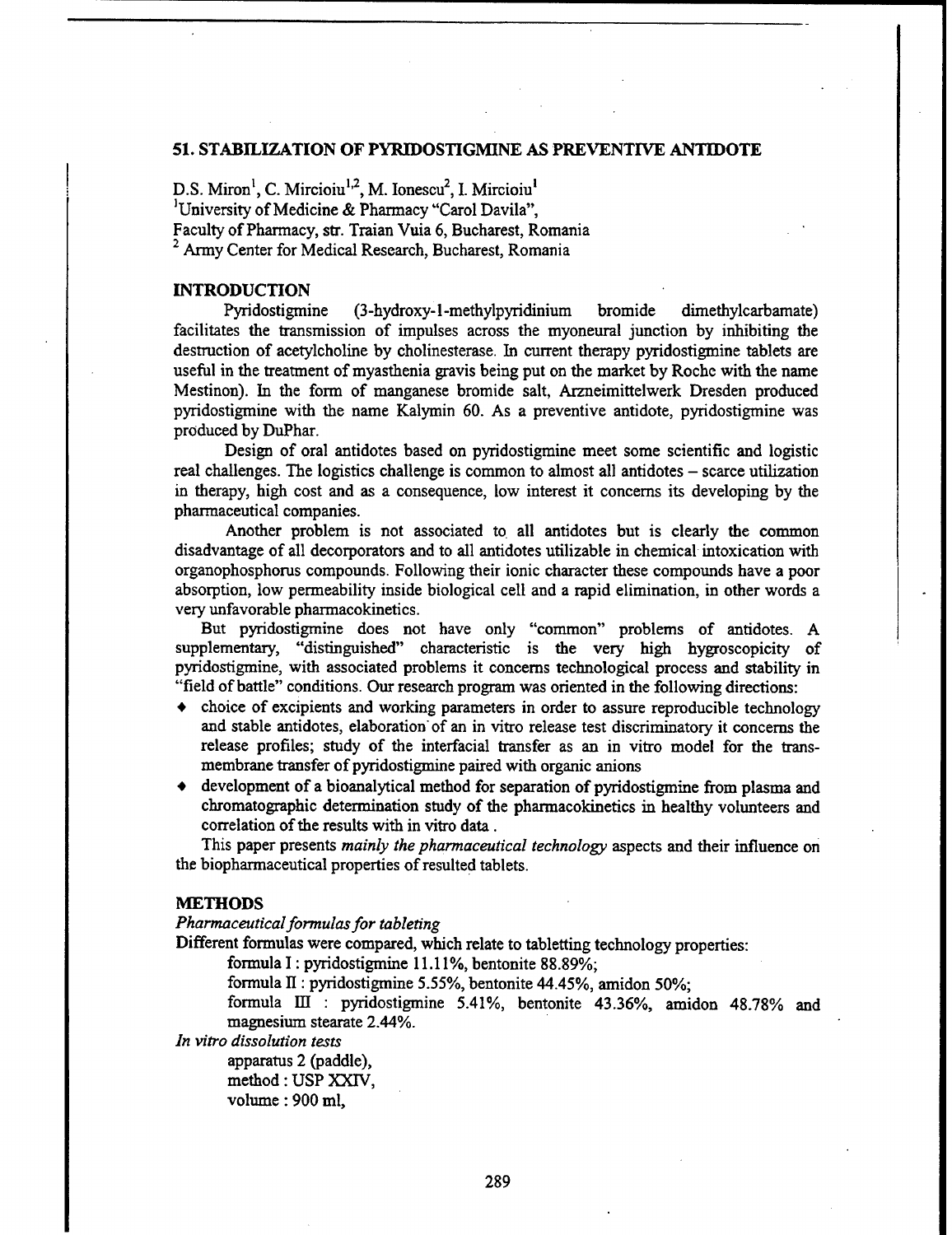agitation : 50 U/min, sample time: 15, 30, 45 and 60 minutes, medium : water,  $pH = 6$ ; HCl 0.1N,  $pH = 2$ ; phosphate buffer,  $pH = 8$ tolerances : not less than 80% Q dissolved in 60 minutes.

#### *Extraction of pyridostigmine from plasma*

Liquid/liquid (L/L) extraction' **-1** mL plasma sample, mixed with 0.2m1 phosphate buffer and 0.5ml picric acid 66mM, was extracted with dichlormethane (2 times 4ml). The organic extract was treated with 0.2ml tetrabutylammonium iodide imM. The aqueous layer was analyzed by HPLC, on a Zorbax-CN column, equipped with a pre-column of the same material. Isocratic elution at 40'C temperature has been preferred, using a flow rate of 1.2ml/min. Mobile phase consists in a mixture acetonitrile-triethvlamine-acctic acid. Injected sample volumes were  $200\mu$ L and chromatograms were monitored at  $270 \pm 2$  nm.

It was tried solid phase extraction (SPE) with different type of stationary phase, cyanc and Oasis-HLB - [poly(divinylbcnzene-co-N-vinylpyrolidone)].

*Evaluation of bioavailabiliv of pyridostigmine*

4 male young volunteers were enrolled in the pharmacokinetic study. All volunteers were healthy as assessed by physical examination and laboratory tests. After an overnight fast of ten hours, the volunteers received 2 tablets of 18 mg of pyridostigmine. Venous blood samples were collected through a catheter at 0,0.25, 0.5, 0.75. 1, 1.25, 1.5, 1.75, 2, 2.5. 3, 4 and 6 hours after drug administration. Plasma samples were prepared by L/L extraction and analyzed by HPLC.

#### **RESULTS**

*Tableting technology and storage in 'field conditions*

As it was presented the main difficulty in achieving pharmaceutical forms with pyridostigmine arise from its hygroscopicity.

The first trials started from the formulas containing same excipients as Mestinon (lactose, magnesium trisilicate, calcium phosphate and magnesium stearatc) or as Kalimyn (lactose, amidon, talc, magnesium stearate and polividon 25). Working in "open air" conditions it was not possible to avoid the absorption of water from atmosphere and the resulted mixture of powders was not directly compressible.

Lyophilization of pyridostigmine allowed direct compression in an interval of some hours but the resulted tablets were not stable in time.

A powder of only bentonite and pyridostigmine was stable and direct compressible for **10** years. Since the adsorption of pyridostigmine on bentonite was proved by in vitro dissolution test, it was tried to replace partially the bentonite by amidon. Replacing partially bentonite with amidon did not change the stability of tablets if the proportion of amidon remained less or equal with bentonite.

*In vitro dissolution tests*

In vitro dissolution test indicated a strong absorption on bentonite, whatever the dissolution medium (water, acidic or basic media), the quantity released in one hour being less than 40 % of the total pyridostigmine.

As it can be seen from figure 1, in acidic and neutral media the curves reach very quickly (practically after half an hour) a plateau. It was considered that is not necessary to follow the dissolution for longer time interval than that indicated by USP 24 (one hour).

At pH=8, which is approximately the intestinal pH, the dissolution is somewhat better, a slow further increase of the released amount could appear after first hour. Consequently, we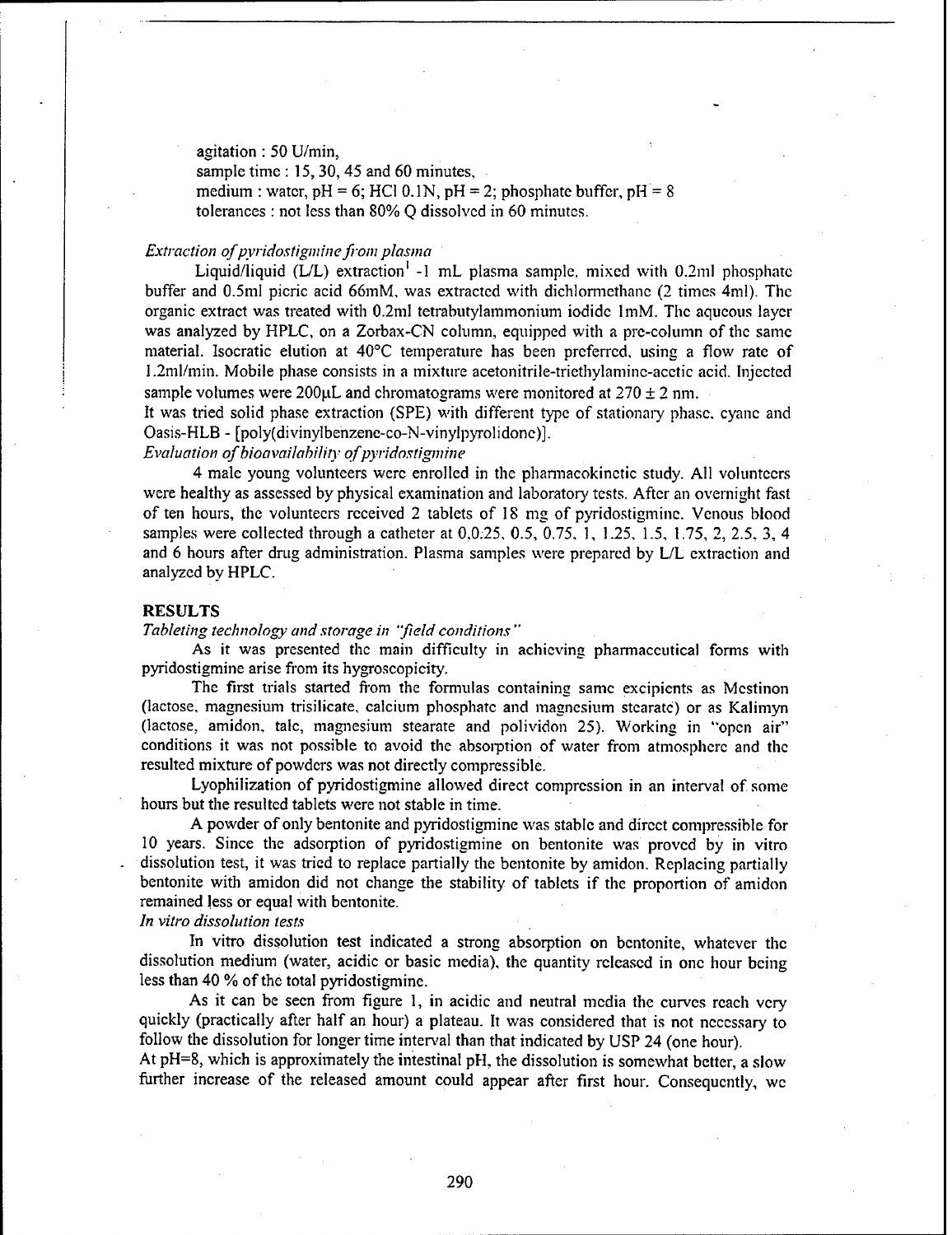consider that replacing of deaereted water with phosphate buffer' would result in a more discriminatory dissolution test for pyridostigmine tablets with bentonite matrix. See Figure 1. *Extraction ofpyridostigmine from plasma*

Since pyridostigmine reachs not enough high plasma levels to allow a direct injection of samples in the chromatographic column, the extraction and the enrichment of the drug content of samples appeared as unavoidable steps of analytical assay procedures in the pharmacokinetic study. Consequently it was tried both SPE and IJL extraction as methods for separation of drug from plasma matrix.

For a good reproducibility of SPE it is essential to have a good wettability of the sorbent. In the last years, it was developed new type of macroporous copolymer exibiting both hydrophilic and lipophilic retention characteristics<sup>2</sup>. This type of sorbent is theoretically more efficient in retaining hydrophilic pyridostigmine molecule than usual silica sorbents. Our expectetion were not fulfilled, the extraction yield from aqueous sample being 10% and only 5% in case of plasma samples.

Since best results in chromatographic separation of pyridostigrnine were obtained in the case of CN columns, we thought that it deserves to use for SPE same type of sorbent. The extraction yield was really 7 fold greater that in the case of OASIS. A possible explanation for this result could be connected with the bound of quaternary ammonium in the area of the high electron density of the CN group. See Figure 2.

Since use of good laboratory practice implies a single use of the separation cartridge, SPE methods remain enough expensive to be commonly used in pharmacokinetic studies. Although less selective, the L/L extraction presents the advantage of a greater flexibility following the adjustment of parameters which control the process (pH, nature and volume of the extraction solvent, etc). Last but not least the L/L extraction is by far less expensive than SPE. Consequently, in pharmacokinetic study for sample preparation it was tried also L/L extraction.

Since pyridostigmine is practically insoluble in all organic solvents is not possible to obtain an acceptable recovery from plasma whatever the combination of extracting solvents. A solution of the problem is the "derivatization" of pyridostigmine by association with a negative ion to form a dissociable ion pair. Utilization of picrate as counter ion, allowed extraction in methylene-chloride of approximately 40% of pyridostigmine from spiked plasma samples.

Such type of extraction by intermediate of ion pair could be considered as a model for a type of"in vivo" facilitated transport across lipid membranes.

*Evaluation of bioavailability ofpyridostigmine from bentonite matrix*

As we presented, "in vitro" experiments seem to indicate a retention of pyridostigmine from bentonite. Since there are many examples of drugs, which are bioequivalent though their in vitro dissolution profiles are enough different, we considered that final, definitive conclusion about the bioavailability of pyridostigmine would remain the in vivo experiment.

The plasma levels of pyridostigmine at healthy volunteers are presented in figure 3. It can be observed that the intersubject variability is high, though high  $C_{\text{max}}$  at volunteer II makes the other three volunteers to look very closely. *Pharmacokinetic study See* Figure 3.

The same conclusion is supported by the examination of the calculated pharmacokinetic parameters. On other hand, if the variability of  $C_{\text{max}}$  and  $T_{\text{max}}$  is a normal phenomenon in conditions of "poor" absorption, the differences in  $T_{1/2}$  are rather unexpected. See TABLE 1.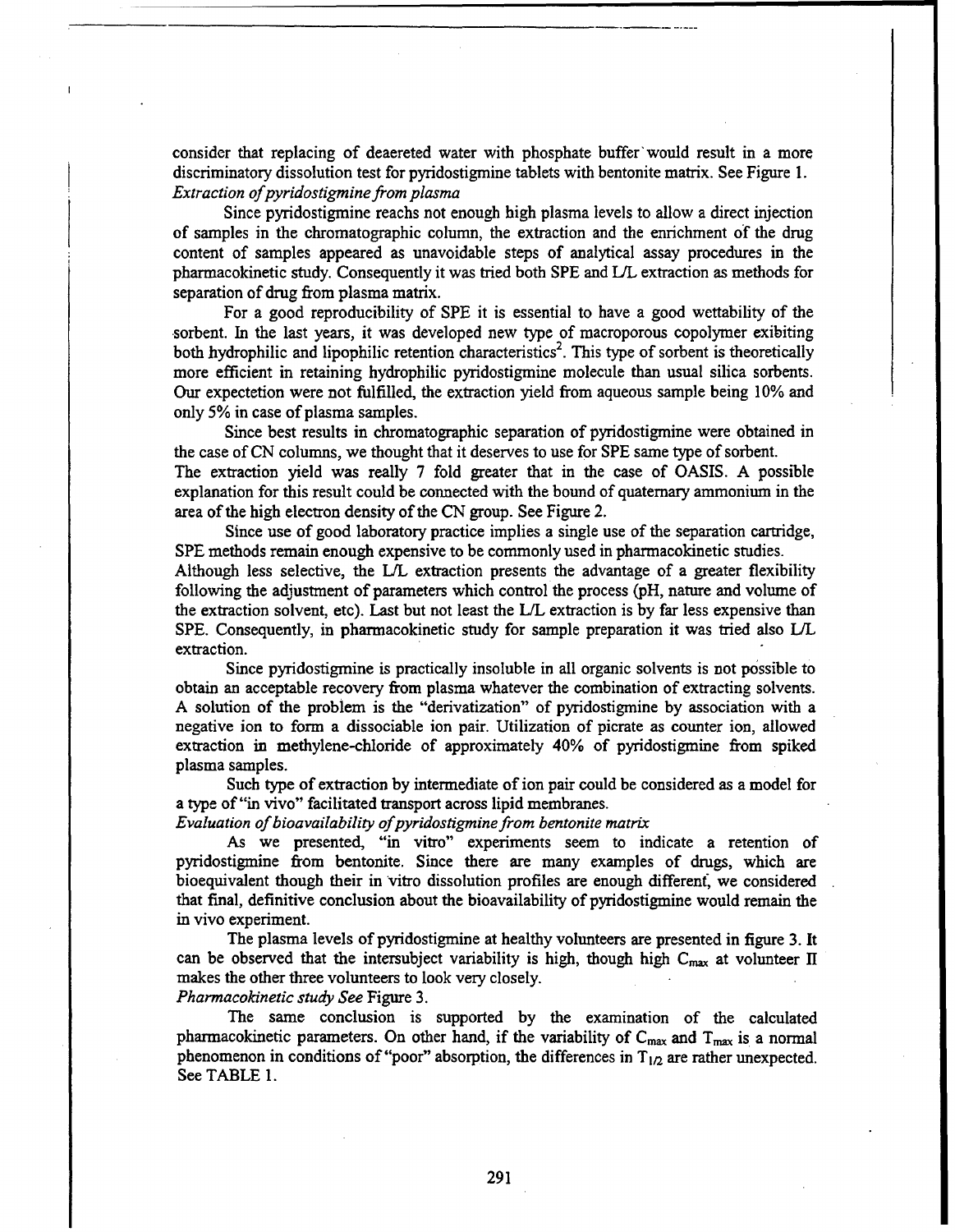Whatever the explanations of these anomalies it is important for our study to note that plasma levels are of the same magnitude with that obtained in other studies [3,7], supporting the idea of a modification of the bentonite matrix structure at the intestinal pH, allowing enough absorption for obtaining measurable plasma levels for some hours.

### **CONCLUSIONS**

**1.** Bentonite as excipient assures:

- **\*** good and stable technology conditions for tableting pyridostigmine even in "open air" conditions,
- stability of pyridostigmine tablets even in worse climatic conditions for more than 10 years

In vitro evaluation of tablets proves a strong adsorption of the active substance on bentonite. In vivo experiment on healthy volunteers indicates that the absorption is probably reduced but significant plasma levels are attained for some hours.

Pyridostigmine tablets with bentonite matrix are easy to obtain and stable even in "field" conditions. The exact dose of active substance to be used can be established only after in vivo pharmacologic experiments.

#### **REFERENCES**

- 1. Terry Sarah, Zvi Teitelbaum: *Determination of pyridostigmine in human plasma by high-peiformance liquid chromatography,* Dec 1991, **J** Liq Chromatogr, 14(20), 3745-54
- 2. Waters OASIS<sup>TM</sup> HLB extraction cartridges, 1996
- 3. Aquilonius SM, Eckemas **SA,** Hartvig P, Lindstrom B. Osteman P: *Pharmnacokinetics and oral bioavailahility of pyridostigmine in man,* Eur J Clin Pharnmacol, nov 1980, 18(5), 423-8
- 4. Marino MT., Schuster BG, Bruucckner RP, Lin E, Kaminskis **A,** Lasseter KC: *Population pharmacokinetics and pharmacodynamics of pyridostigmine bromide for prophylaxis against nerve agent in human,* J Clin Phanrmacol, 1998 mar, 38(3), 227-35
- *5.* Breyer-Pfaff U, Mayer U, Hartvig P, Lindstrom B, Osterman PO: *Pyridostigmine kinetics in healthy subjects and patients with inyastenia gi-avis,* Clin Pharmacol Ther 37, 495, 1985
- 6. Calven TN, Chan K: *Kinetics of intravenous pyridostigmnine in man,* Br. J. Clin. Poharmacol, 1981, 11(4), 406-8
- 7. Cohan SL, Pohlmann **JL,** Mikszewski **J,** O'Doherty DS: *The pharmacokinetics of pyridostignine,* Neurology, 1976, 26(6PT 1), 536-9

#### **FIGURES AND** TABLE

Figure 1. Pyridostigmine release profile in different dissolution media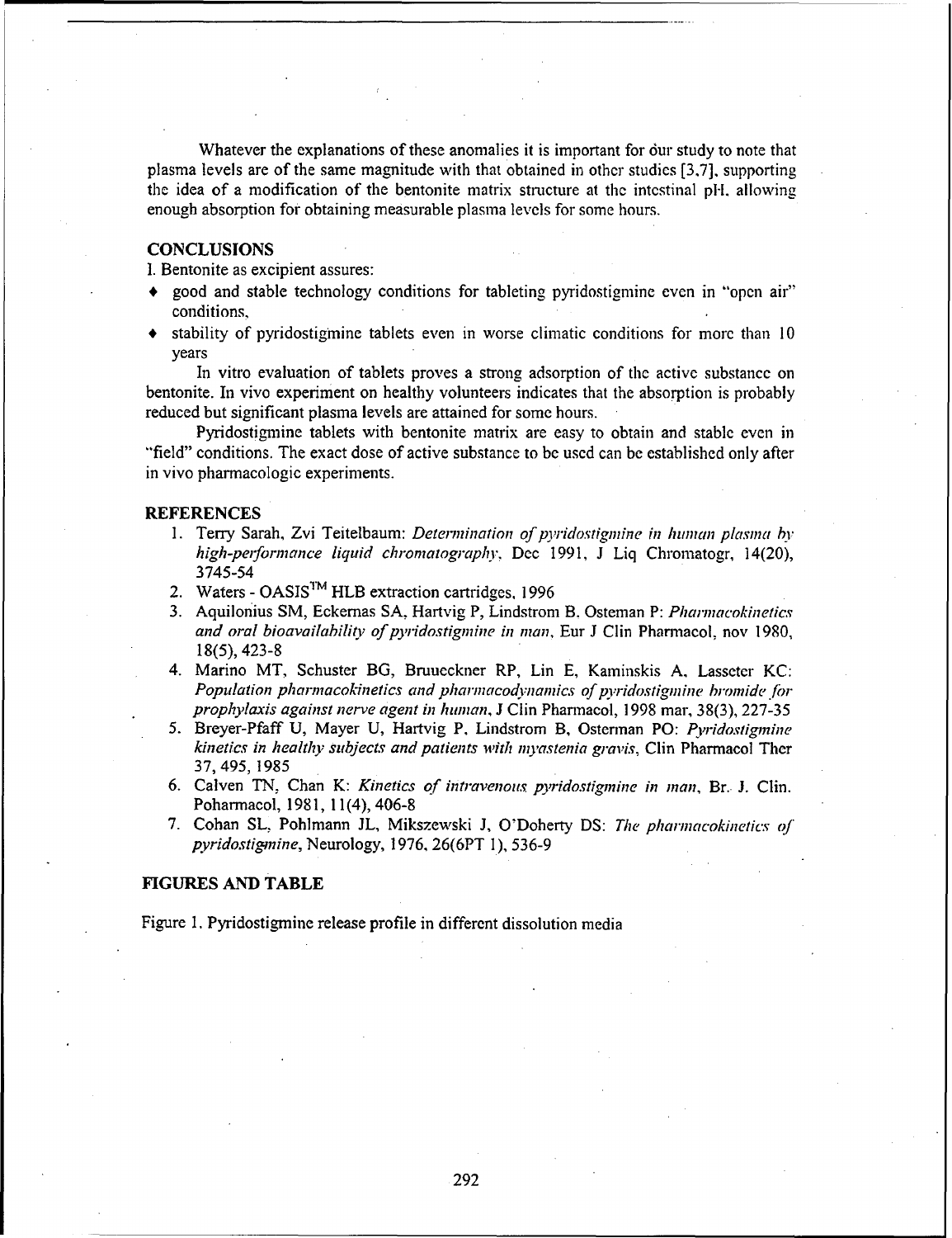

Figure 2. Pyridostigmine SPE on CN and OASIS columns



Figure 3. Plasma levels of pyridostigmine after oral administration to 4 healthy volunteers